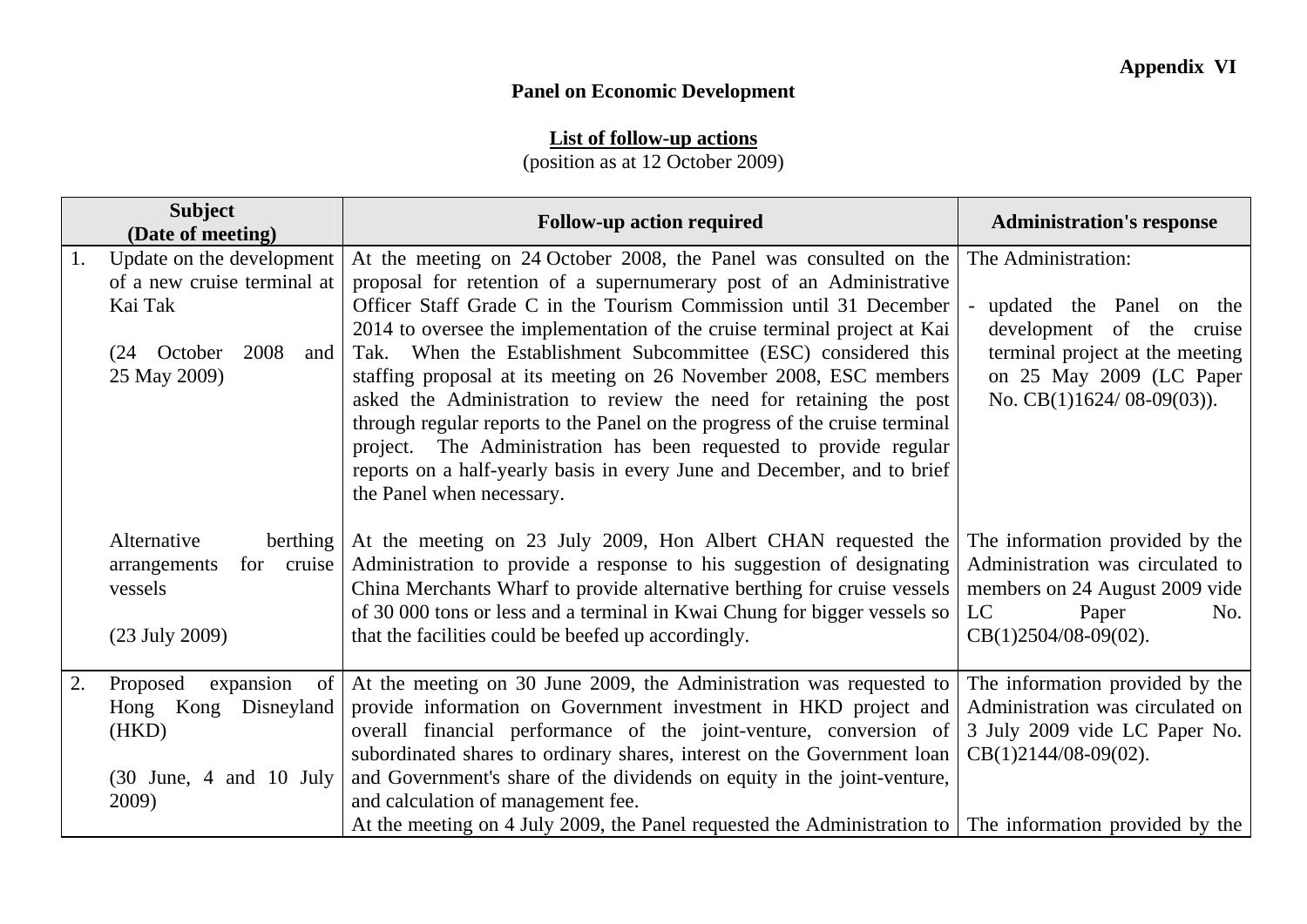|    | <b>Subject</b><br>(Date of meeting)                                                                          | <b>Follow-up action required</b>                                                                                                                                                                                                                                                                                                                                                                                                                   | <b>Administration's response</b>                                                                                                  |
|----|--------------------------------------------------------------------------------------------------------------|----------------------------------------------------------------------------------------------------------------------------------------------------------------------------------------------------------------------------------------------------------------------------------------------------------------------------------------------------------------------------------------------------------------------------------------------------|-----------------------------------------------------------------------------------------------------------------------------------|
|    |                                                                                                              | provide information on Government investment and capital expenditure<br>on HKD project, financial arrangements for other Disney theme parks,<br>disclosure of information, calculation of management fee, depreciation<br>and amortization, park management and economic benefits.                                                                                                                                                                 | Administration was circulated on<br>9 July 2009 vide LC Paper No.<br>$CB(1)2206/08-09(02)$ .                                      |
| 3. | Promoting<br>cooperation<br>between Hong Kong and<br>the Pearl River Delta                                   | At the meeting on 15 July 2009, members requested the Administration<br>to provide information on                                                                                                                                                                                                                                                                                                                                                  |                                                                                                                                   |
|    | Region in respect<br>of<br>economic development and<br>environmental protection<br>$(15 \text{ July } 2009)$ | (a) container throughput and number of shipping calls for Hong Kong<br>Port and Shenzhen Port, and air cargo handled by Hong Kong and<br>Shenzhen; and                                                                                                                                                                                                                                                                                             | The information provided by the<br>Administration was circulated on<br>20 August 2009 vide LC Paper<br>No. CB(1)2499/08-09(01).   |
|    |                                                                                                              | (b) the plan of China National Offshore Oil Corporation to develop a<br>petrochemical factory in Huizhou.                                                                                                                                                                                                                                                                                                                                          | The information provided by the<br>Administration was circulated on<br>4 September 2009 vide LC Paper<br>No. CB(1)2557/08-09(01). |
|    |                                                                                                              | (c) the Administration's response to the concerns raised at the meeting<br>between the LegCo delegation and Hong Kong businessmen<br>operating in PRD hosted by the Hong Kong Economic and Trade<br>Office in Guangdong held on 15 May 2009.                                                                                                                                                                                                       | The Administration to provide<br>the written response when ready.                                                                 |
| 4. | Operation<br>of<br>Travel<br>Industry Council of Hong<br>Kong (TIC)<br>$(16$ July 2009)                      | At the meeting on 16 July 2009, the Panel passed a motion urging the<br>Administration to conduct a thorough review of the structure, fees and<br>relevant arrangements of TIC, including whether it should become a<br>statutory organization and be subject to value-for-money audits, and to<br>provide legal advice on whether the present licensing arrangements for<br>travel agents were in breach of the Basic Law. The Administration was | The Administration to report the<br>outcome of review in six months'<br>time.                                                     |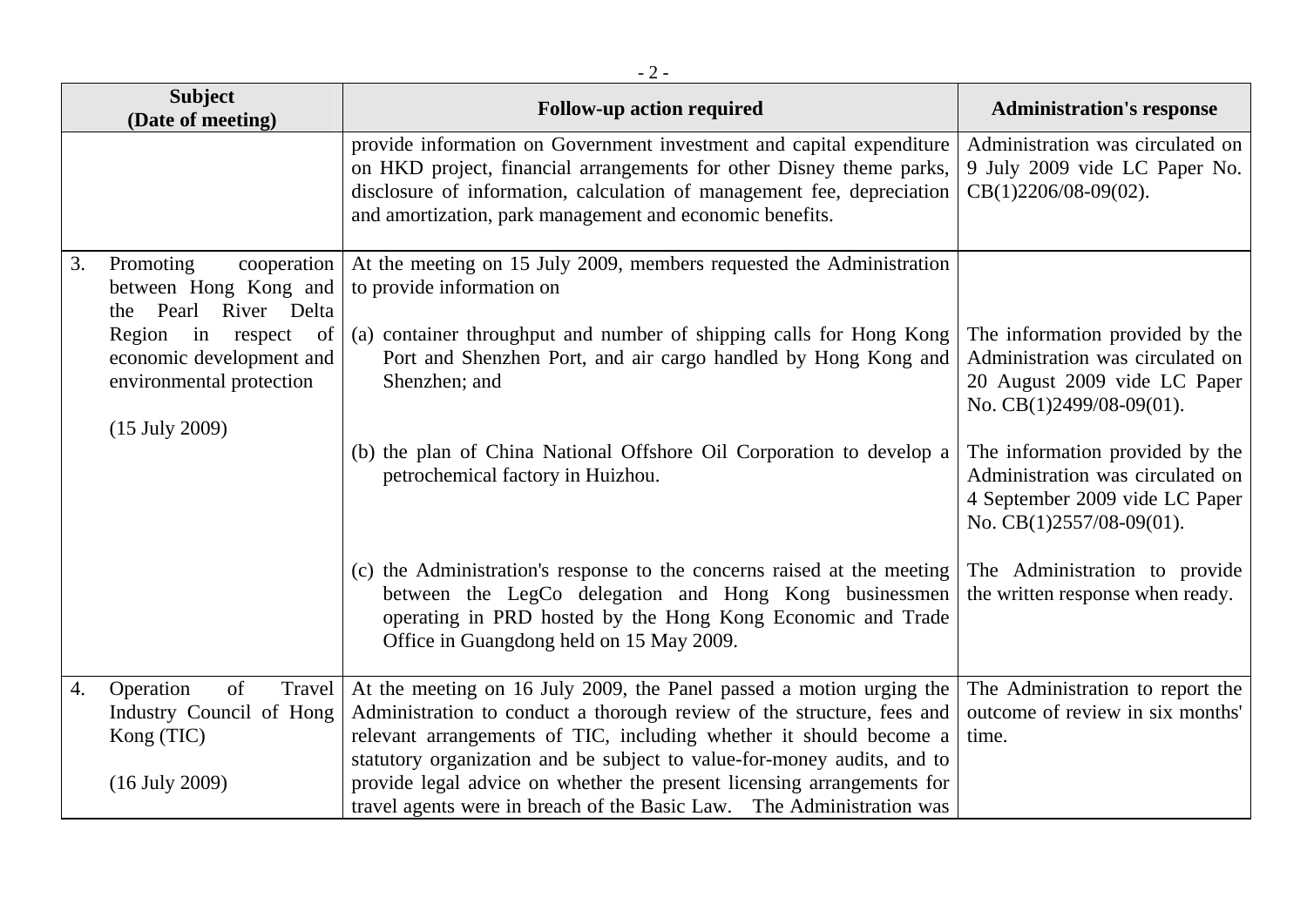| <b>Subject</b><br>(Date of meeting)                                               | <b>Follow-up action required</b>                                                                                                                                                                                                                                                                                                                                   | <b>Administration's response</b>                                                                                                                                                                                                                                                                                                                                                                                                    |
|-----------------------------------------------------------------------------------|--------------------------------------------------------------------------------------------------------------------------------------------------------------------------------------------------------------------------------------------------------------------------------------------------------------------------------------------------------------------|-------------------------------------------------------------------------------------------------------------------------------------------------------------------------------------------------------------------------------------------------------------------------------------------------------------------------------------------------------------------------------------------------------------------------------------|
|                                                                                   | also requested to provide a written response to address members'<br>concerns about the transparency of TIC's operation, employee<br>representation in its board of directors, and the power of TIC in imposing<br>penalties.<br>At the same meeting, members requested TIC to provide information on<br>the access to the minutes of TIC Board on the TIC website. | The written response provided by<br>TIC was circulated on 17 July<br>$2009$ vide LC Paper No. CB $(1)$<br>2310/08-09(02).                                                                                                                                                                                                                                                                                                           |
| Park's<br>plan<br>5.<br>Ocean<br>to<br>increase ticket prices<br>$(23$ July 2009) | At the meeting on 23 July 2009, the Panel passed a motion urging the<br>Ocean Park Corporation (OPC) to, inter alia, immediately withdraw its<br>decision to increase ticket prices.                                                                                                                                                                               | The Administration informed the<br>Panel that OPC decided to defer<br>adjustment<br>from<br>price<br>the<br>1 August to 9 October 2009 vide<br>LC Paper Nos. CB(1)2395/08-09<br>(01) and $CB(1)2585/08-09(01)$<br>issued on 30 July and 11<br>September 2009 respectively.<br>The Administration's response to<br>the motion was also circulated to<br>members on 24 August 2009 vide<br>LC Paper No. $CB(1)2504/$<br>$08-09(01)$ . |
|                                                                                   | The Administration was requested to provide the rationale behind its<br>consideration of charging OPC the fixed interest rate of 5% per annum<br>for the Government loan for a period of 25 years, and to project the<br>extent of price adjustment after the interest rate was reduced.                                                                           | The information provided by the<br>Administration was circulated on<br>24 August 2009 vide LC Paper<br>No. $CB(1)2504/08-09(01)$ .                                                                                                                                                                                                                                                                                                  |